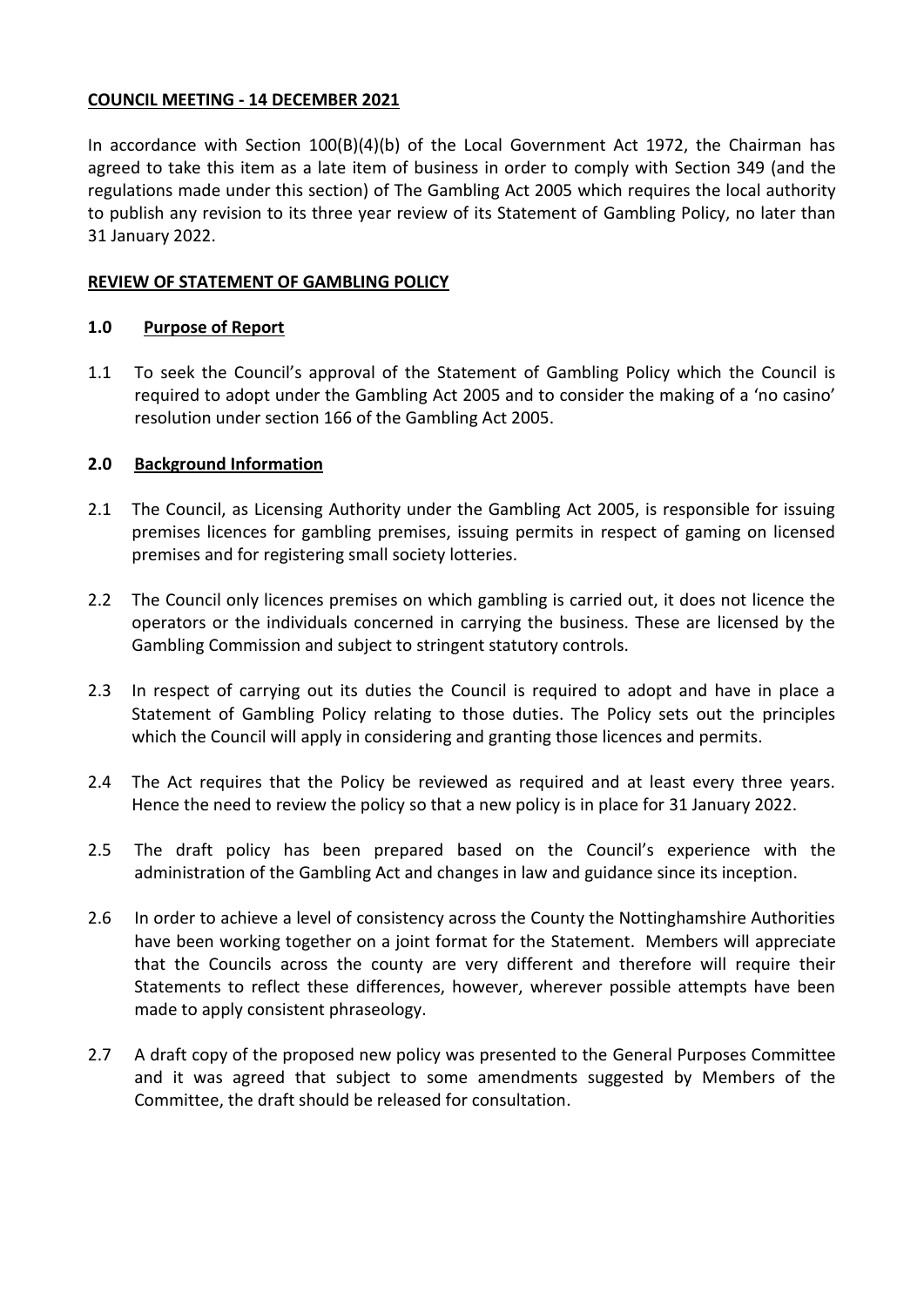# **3.0 Response to the Consultation**

- 3.1 A small number of responses were received to the consultation draft of the policy. The comments made in the responses were considered and the General Purposes Committee and, where considered appropriate, changes to the document have been made.
- 3.2 A copy of the Statement of Gambling Policy 2022 -2024 is also attached as an **Appendix** to the report.

# **4.0 Casinos**

- 4.1 The Secretary of State has powers under Section 175(4) of the Gambling Act 2005 to determine the geographical distribution of casino premises licences. The Act sets out an overall limit nationally of no more than one regional casino, eight large casinos and eight small casinos. In 2005 Local Authorities with an interest in hosting a casino were asked to indicate their interest and to take part in a selection process. A local licensing authority will only be able to award a casino premises licence if one has been identified for its area.
- 4.2 In adopting its original Statement of Gambling Policy the Council considered a resolution under section 166 of the Gambling that it would not issue any premises licence for casinos in the district. This had the effect of removing Newark and Sherwood from entering the selection process and therefore it would not be considered as a local authority that could host a casino. This resolution has been subsequently confirmed at each three yearly review of the Gambling Policy.
- 4.3 Due to the fact that only a small number of the casinos agreed have been developed there is considerable lobbying taking place within the casino trade for the introduction of the option of transferring the casino locations previously confirmed between two agreeable local authorities. This is not allowed under the current law and there are no indications from government that they will make this change.
- 4.4 The no casino resolution on the Gambling Act 2005 was agreed and confirmed for a further three years following the review of the Statement of Gambling Policy in 2018. The resolution only lasts for three years and thus will need consideration again this year.
- 4.5 The draft Statement of Gambling Policy has within it at paragraph 5.18.1 the wording that reflects the Councils current position with regard to the no casino resolution. If Council is minded to not make such a resolution the suggested wording for alternative paragraphs are set out below.

*The Authority has not passed a 'no casino' resolution under Section 166 of the Act, but it is aware that it has the power to do so. Should the Authority decide in the future to pass such a resolution, it will update this policy statement with details of that resolution.*

*The authority has due regard to any Guidance and Regulations about the particular issues that licensing authorities should take into account in relation to the suitability and layout of casino premises and any conditions that may be mandatory, set by default or recommended.*